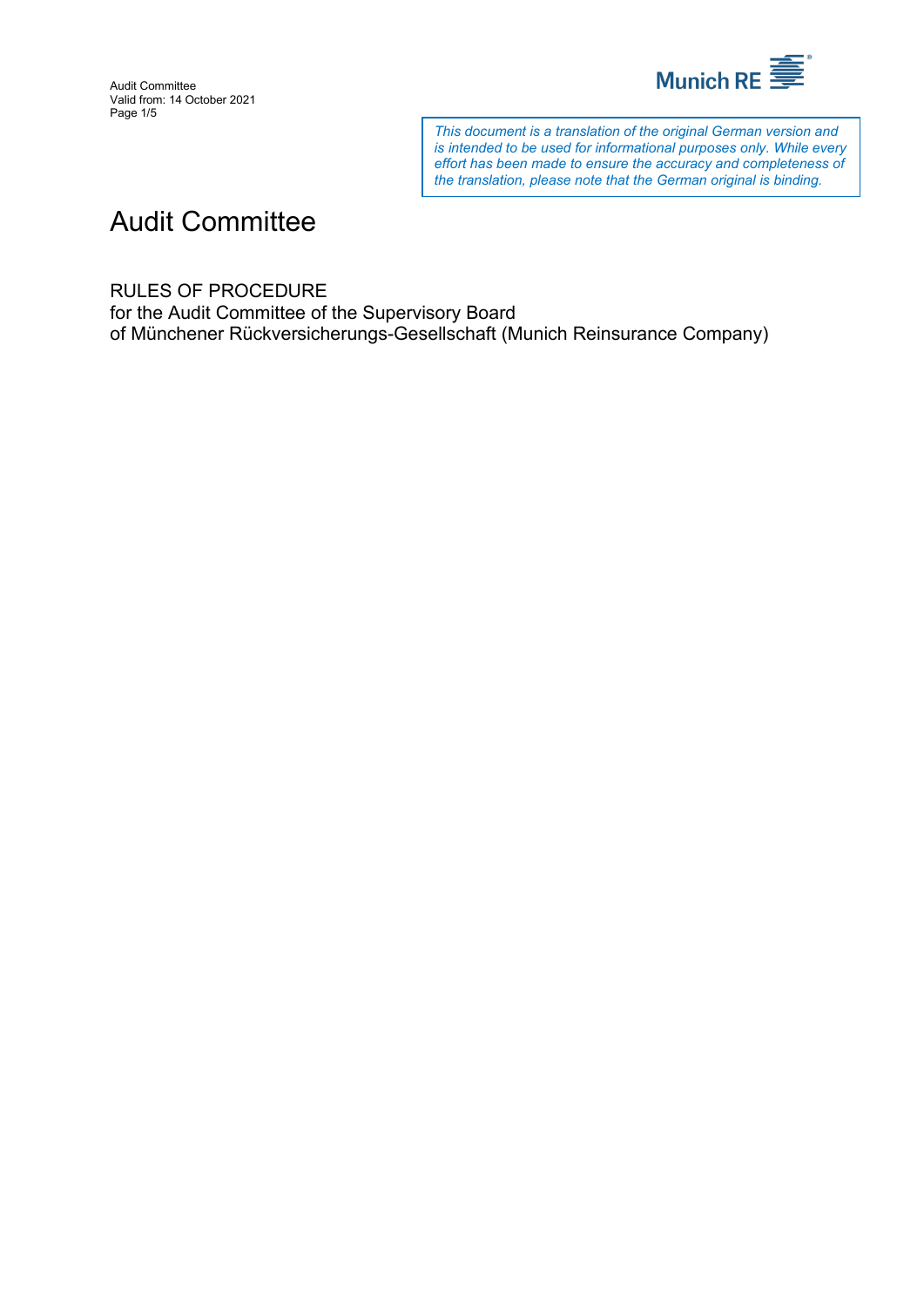

# **Table of contents**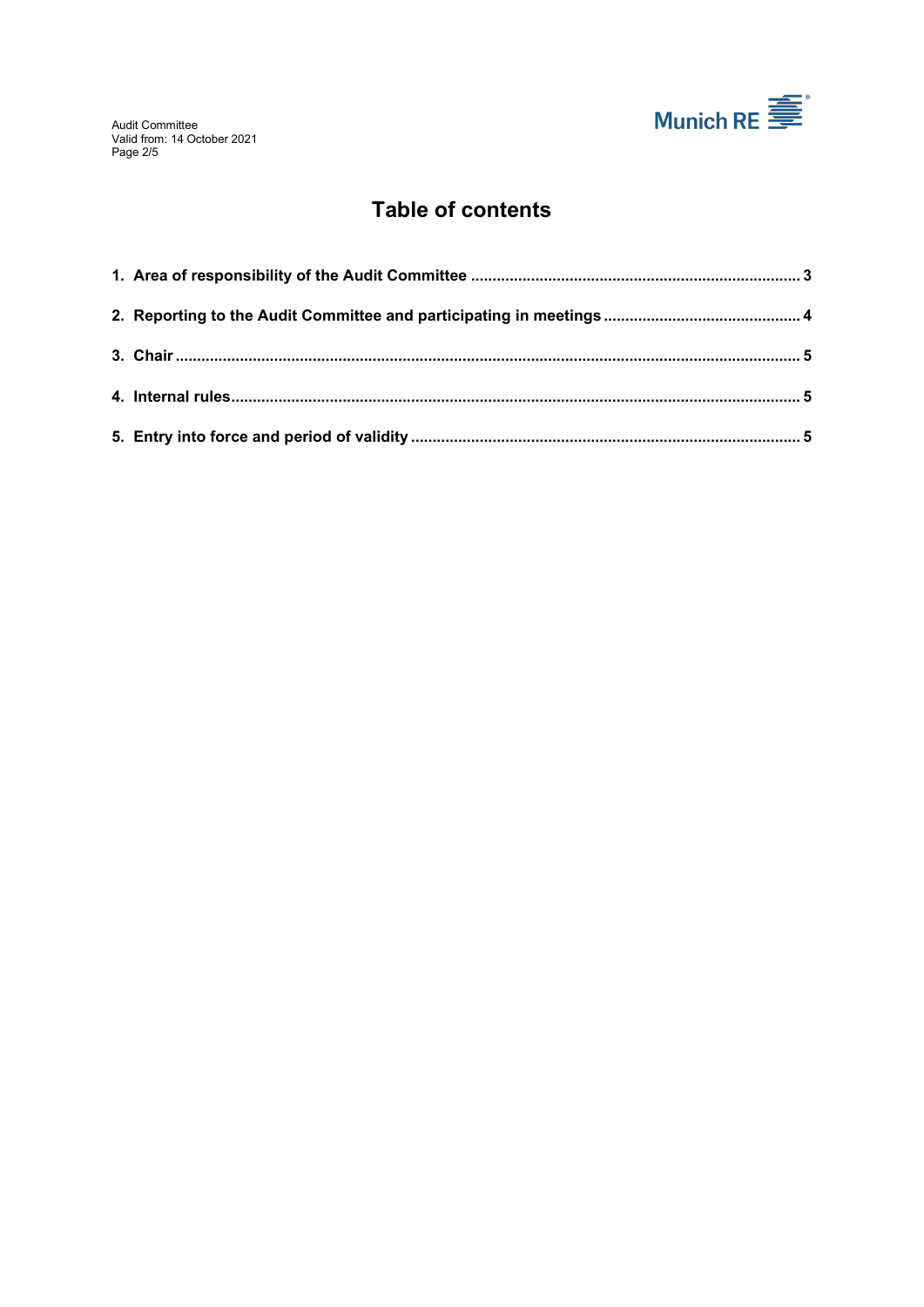

# <span id="page-2-0"></span>**1. Area of responsibility of the Audit Committee**

The following matters are delegated to the Audit Committee for deliberation and resolution:

# **1.1 Company and consolidated financial statements**

Preparing the Supervisory Board resolutions on the adoption of the Company's annual financial statements and the approval of the consolidated financial statements; this includes the preliminary audit of the Company and consolidated financial statements, the management report and the consolidated management report or the combined management report, the proposal for the appropriation of the net retained profits as well as the receipt of and discussion of the audit reports, other reports and statements by the external auditor on all key findings with the external auditor.

# **1.2 Interim financial reporting and quarterly reporting**

Discussing the interim financial reports (half-year reports and any quarterly reports) with the Board of Management, including the external auditor's report on the review of the half-year financial report. Discussing the main information underlying the quarterly statements with the Board of Management.

# **1.3 Reporting pursuant to Solvency II**

Discussing the essential components of the Solvency II reporting with the Board of Management. This includes in particular the key Solvency II indicators, essential components of the Report on Own Risk and Solvency Assessment (ORSA), the Regular Supervisory Report (RSR), the Solvency and Financial Condition Report (SFCR) and the solvency balance sheets. The latter also includes discussing the external auditor's report on the review of the solvency balance sheets.

# **1.4 Accounting and financial reporting process**

Monitoring accounting and the financial reporting process. The Audit Committee may provide the Supervisory Board with recommendations or proposals to guarantee the integrity of the financial reporting process.

# **1.5 External auditor**

- 1.5.1 Preparing the selection of the external auditor, including conducting the selection process and making recommendations to the Supervisory Board regarding the proposal of the Supervisory Board to the Annual General Meeting on the election of the external auditor. This also includes obtaining the necessary information, particularly obtaining the external auditor's confirmation of independence.
- 1.5.2 Assessing performance and monitoring the independence of the external auditor, and monitoring and assessing the quality of the audit and any additional services provided by the external auditor.
- 1.5.3 Hiring the external auditor, especially for the Company and consolidated financial statements, including defining audit focal points for the review of the interim financial reports, for any voluntary external audit of the combined non-financial statement and the review of the solvency balance sheets. This also includes agreeing on the fees payable for these services. The necessary declarations in this regard are to be given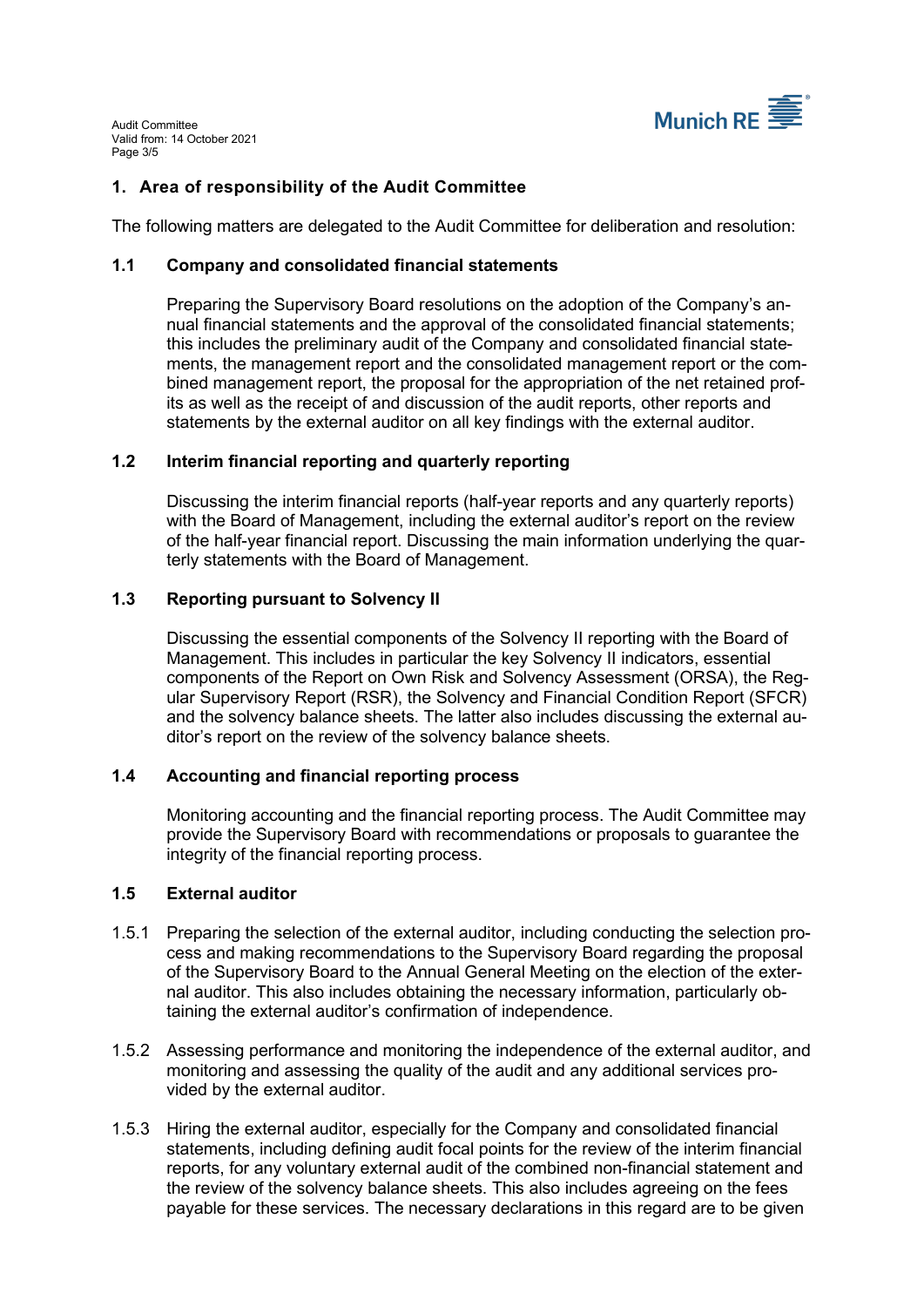

by the Chair of the Audit Committee, or by the Chair of the Supervisory Board if the former is unavailable, on the basis of these decisions.

1.5.4 Approving non-audit services, monitoring them and determining the necessary processes.

# **1.6 Risk management system**

Monitoring the adequacy and effectiveness of the risk management system (including ESG risks).

#### **1.7 Internal control system**

Monitoring the adequacy and effectiveness of the internal control system.

#### **1.8 Compliance**

Monitoring the adequacy and effectiveness of compliance, in particular the compliance management system, including whistleblowing and the handling of material compliance cases.

#### **1.9 Actuarial function**

Monitoring the adequacy and effectiveness of the actuarial function system.

#### **1.10 Internal audit**

Monitoring the adequacy and effectiveness of the internal audit system.

#### **1.11 Potential claims for breach of duty against Members of the Board of Management**

Examining potential claims for breach of duty against Members of the Company's Board of Management.

# <span id="page-3-0"></span>**2. Reporting to the Audit Committee and participating in meetings**

- 2.1 The Board of Management, in particular the Chief Financial Officer, reports to the Audit Committee. The Audit Committee also receives regular reports directly from the Head of Group Compliance ("Group Chief Compliance Officer"), the Head of Group Audit ("Group Chief Auditor"), the Head of IRM ("Group Chief Risk Officer") and the Head of the Actuarial Function, as well as from the General Counsel as required. These reports may also be delivered in the absence of the Board of Management.
- 2.2 Each member of the Audit Committee may obtain information directly from the heads of the central departments of the Company responsible for the accounting process, the internal control system, the risk management system, the internal audit system and the audit of the financial statements via the Chair of the Audit Committee. The Chair of the Audit Committee shall communicate the information obtained to all members of the Audit Committee. The Board of Management